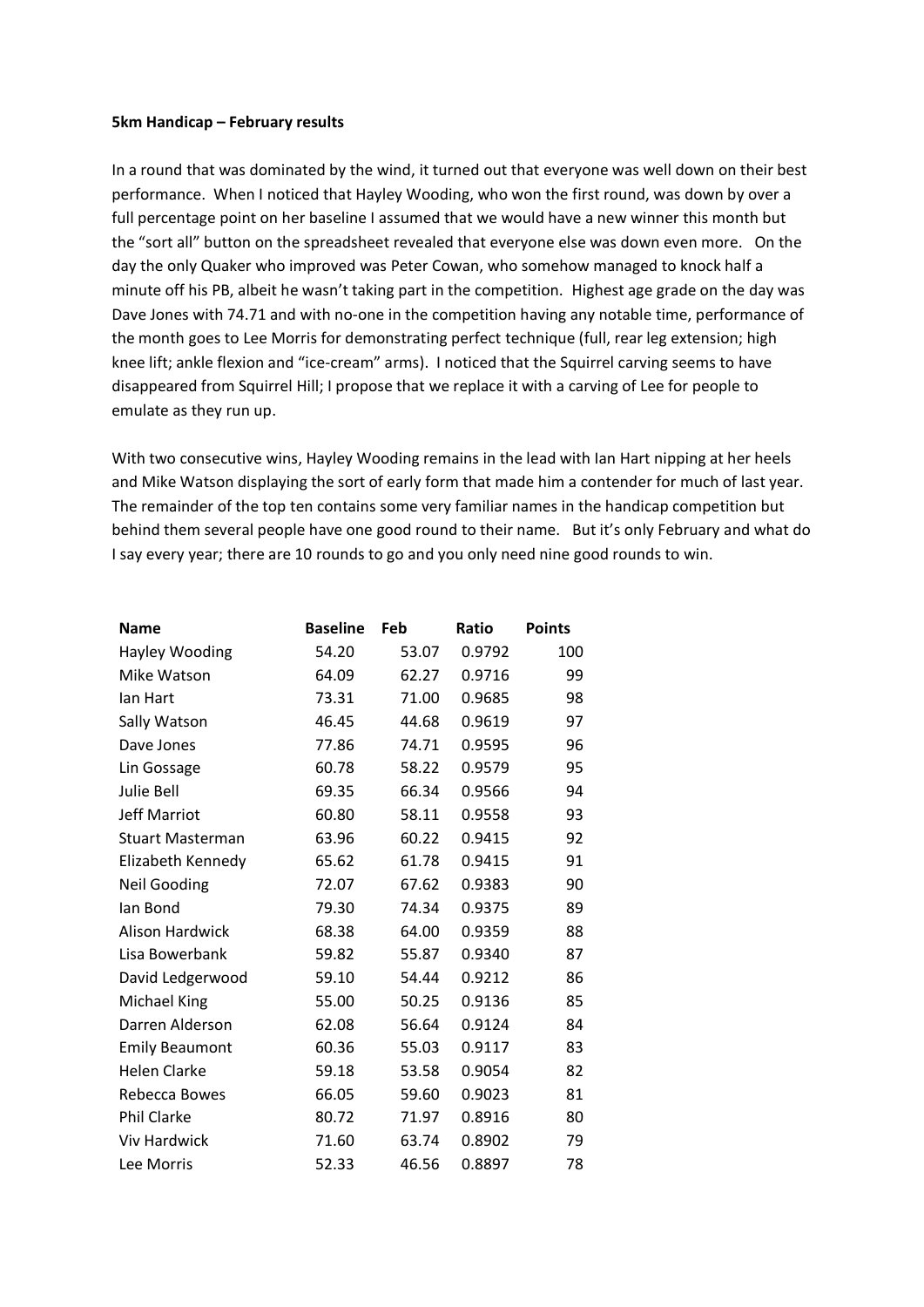| Paul Roberts         | 70.35 | 61.06 | 0.8679 | 77 |
|----------------------|-------|-------|--------|----|
| Andy Walker          | 36.64 | 30.65 | 0.8365 | 76 |
| John McGrath         | 59.96 | 49.91 | 0.8324 | 75 |
| Katrina Coburn       | 45.05 | 36.73 | 0.8153 | 74 |
| Rob Gillham          | 71.17 | 56.30 | 0.7911 | 73 |
| Daniel Orton         | 65.93 | 51.76 | 0.7851 | 72 |
| Paul Ryan            | 53.29 | 41.48 | 0.7784 | 71 |
| <b>Stuart Burkin</b> | 61.84 | 46.96 | 0.7594 | 70 |
|                      |       |       |        |    |

|                | <b>Name</b>              | Jan | Feb | <b>Total</b> |
|----------------|--------------------------|-----|-----|--------------|
| 1              | <b>Hayley Wooding</b>    | 100 | 100 | 200          |
| $\overline{2}$ | lan Hart                 | 99  | 98  | 197          |
| 3              | Mike Watson              | 94  | 99  | 193          |
| 4              | Julie Bell               | 93  | 94  | 187          |
| 5              | Dave Jones               | 89  | 96  | 185          |
| 6              | Lisa Bowerbank           | 98  | 87  | 185          |
| 7              | <b>Stuart Masterman</b>  | 91  | 92  | 183          |
| 8              | <b>Helen Clarke</b>      | 95  | 82  | 177          |
| 9              | <b>Neil Gooding</b>      | 84  | 90  | 174          |
| 10             | David Ledgerwood         | 81  | 86  | 167          |
| 11             | lan Bond                 | 74  | 89  | 163          |
| 12             | Lin Gossage              | 67  | 95  | 162          |
| 13             | <b>Michael King</b>      | 73  | 85  | 158          |
| 14             | Phil Clarke              | 78  | 80  | 158          |
| 15             | <b>Paul Roberts</b>      | 79  | 77  | 156          |
| 16             | Rob Gillham              | 72  | 73  | 145          |
| 17             | Lee Morris               | 66  | 78  | 144          |
| 18             | Andy Walker              | 68  | 75  | 143          |
| 19             | Paul Ryan                | 63  | 71  | 134          |
| 20             | Claire Chapman           | 97  | 0   | 97           |
| 21             | Sally Watson             | 0   | 97  | 97           |
| 22             | Hannah Alderson          | 96  | 0   | 96           |
| 23             | <b>Jeff Marriot</b>      | 0   | 93  | 93           |
| 24             | Rachel Maddison          | 92  | 0   | 92           |
| 25             | Elizabeth Kennedy        | 0   | 91  | 91           |
| 26             | Dave McLachlan           | 90  | 0   | 90           |
| 27             | Danny Gordon             | 88  | 0   | 88           |
| 28             | Alison Hardwick          | 0   | 88  | 88           |
| 29             | Peter Rowley             | 87  | 0   | 87           |
| 30             | <b>Adrian Cottam</b>     | 86  | 0   | 86           |
| 31             | <b>Abbie Hull</b>        | 85  | 0   | 85           |
| 32             | Darren Alderson          | 0   | 84  | 84           |
| 33             | <b>Stuart Hardcastle</b> | 83  | 0   | 83           |
| 34             | <b>Emily Beaumont</b>    | 0   | 83  | 83           |
| 35             | Joanne Dewar             | 82  | 0   | 82           |